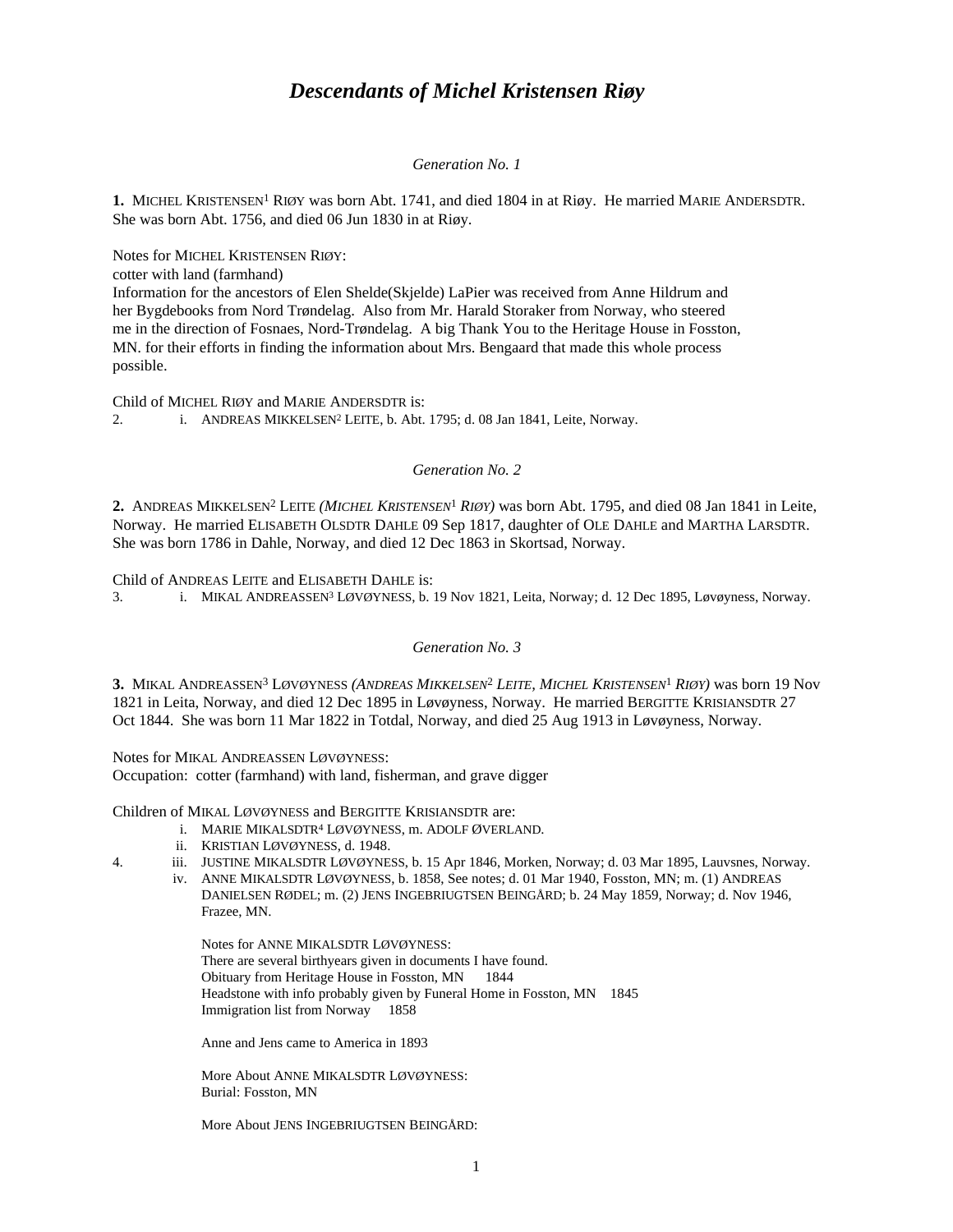# *Generation No. 4*

**4.** JUSTINE MIKALSDTR<sup>4</sup> LØVØYNESS *(MIKAL ANDREASSEN*<sup>3</sup> *, ANDREAS MIKKELSEN*<sup>2</sup>  *LEITE, MICHEL KRISTENSEN*<sup>1</sup> *RIØY)* was born 15 Apr 1846 in Morken, Norway, and died 03 Mar 1895 in Lauvsnes, Norway. She married EILERT TORSTEINSEN SKJELDE 02 Jun 1873. He was born 11 Jun 1846 in Fosnes, Norway, and died 16 Mar 1887 in Dalevatnet, Norway.

Notes for JUSTINE MIKALSDTR LØVØYNESS: Justine also had a child as a widow, Odin Kjøsterud, father was Simon Kjøsterud.

Notes for EILERT TORSTEINSEN SKJELDE: Eilert drowned when he went through the ice at Dalevatnet.

Children of JUSTINE LØVØYNESS and EILERT SKJELDE are:

- i. KRISTIANNA BERGITTE<sup>5</sup> EILERTSDTR, b. 29 Mar 1873, at Løvøynesset; m. LEONARD EILIASSEN FLØAN, 30 Aug 1914; b. 24 Jun 1851, Føaunet, Norway.
- ii. THOMAS MARTIN EILERTSEN, b. 23 Feb 1875, Rødalen, Norway.

Notes for THOMAS MARTIN EILERTSEN: Came to America in 1905

- 5. iii. ELEN JOHANNA EILERTSDTR SHELDE, b. 28 Apr 1877, Skjelde in Flatanger, Nord-Trøndelag, Norway; d. 20 Feb 1942, Grand Rapids, Itasca, MN.
	- iv. ANNA TELISE EILERTSDTR, b. 14 Feb 1880, at Skjelde in Flatanger, Nord-Trøndelag, Norway.

Notes for ANNA TELISE EILERTSDTR: Came to America in1902

v. HALFDAN EDVIN EILERTSEN, b. 08 May 1883, at Skjelde in Flatanger, Nord-Trøndelag, Norway; d. 07 Jan 1921.

Notes for HALFDAN EDVIN EILERTSEN: Fell over in a heap in the woods.

6. vi. ELLEN SOFIE EILERTSDTR, b. 08 Feb 1886, at Skjelde in Flatanger, Nord-Trøndelag, Norway. vii. ODIN KJØSTERUD, b. 12 Jul 1890, Fjeil; d. 12 Dec 1954.

> Notes for ODIN KJØSTERUD: Came to America in 1924.

### *Generation No. 5*

**5.** ELEN JOHANNA EILERTSDTR<sup>5</sup> SHELDE *(JUSTINE MIKALSDTR*<sup>4</sup>  *LØVØYNESS, MIKAL ANDREASSEN*<sup>3</sup> *, ANDREAS MIKKELSEN*<sup>2</sup>  *LEITE, MICHEL KRISTENSEN*<sup>1</sup>  *RIØY)* was born 28 Apr 1877 in Skjelde in Flatanger, Nord-Trøndelag, Norway, and died 20 Feb 1942 in Grand Rapids, Itasca, MN. She married JOSEPH LAPIER 26 Mar 1902 in Turtle Lake, Beltrami, MN, son of PETER LAPIER and FNU WIER. He was born 15 Apr 1857 in Rochester, Monroe, New York, and died 30 Sep 1935 in Jesse Lake, Itasca, MN.

Notes for ELEN JOHANNA EILERTSDTR SHELDE:

| Ellen was sponsored into the US from Canada by the Bengaard family in Fosston, MN. |                             |
|------------------------------------------------------------------------------------|-----------------------------|
| Jens Bengaard                                                                      | Anne Elizabeth Mikalsdatter |
| b) May 24, $1859$ in Norway                                                        | b) Dec. 1846 in Norway      |
| d) November, 1946 in Frazee, MN                                                    | d) March 1, 1940 in MN      |
| m) 1882 in Norway                                                                  | Came to Fosston, MN in 1893 |

Anne was Ellen's blood aunt. Anne had a surviving brother, Kristian Mickelson, and a sister, Mrs. Marie Overland, in Norway. Baptismal records for Anne in a Lutheran Church in Flatanger, Norway. According to records found by the Heritage House in Fosston, MN., Ellen was a neice,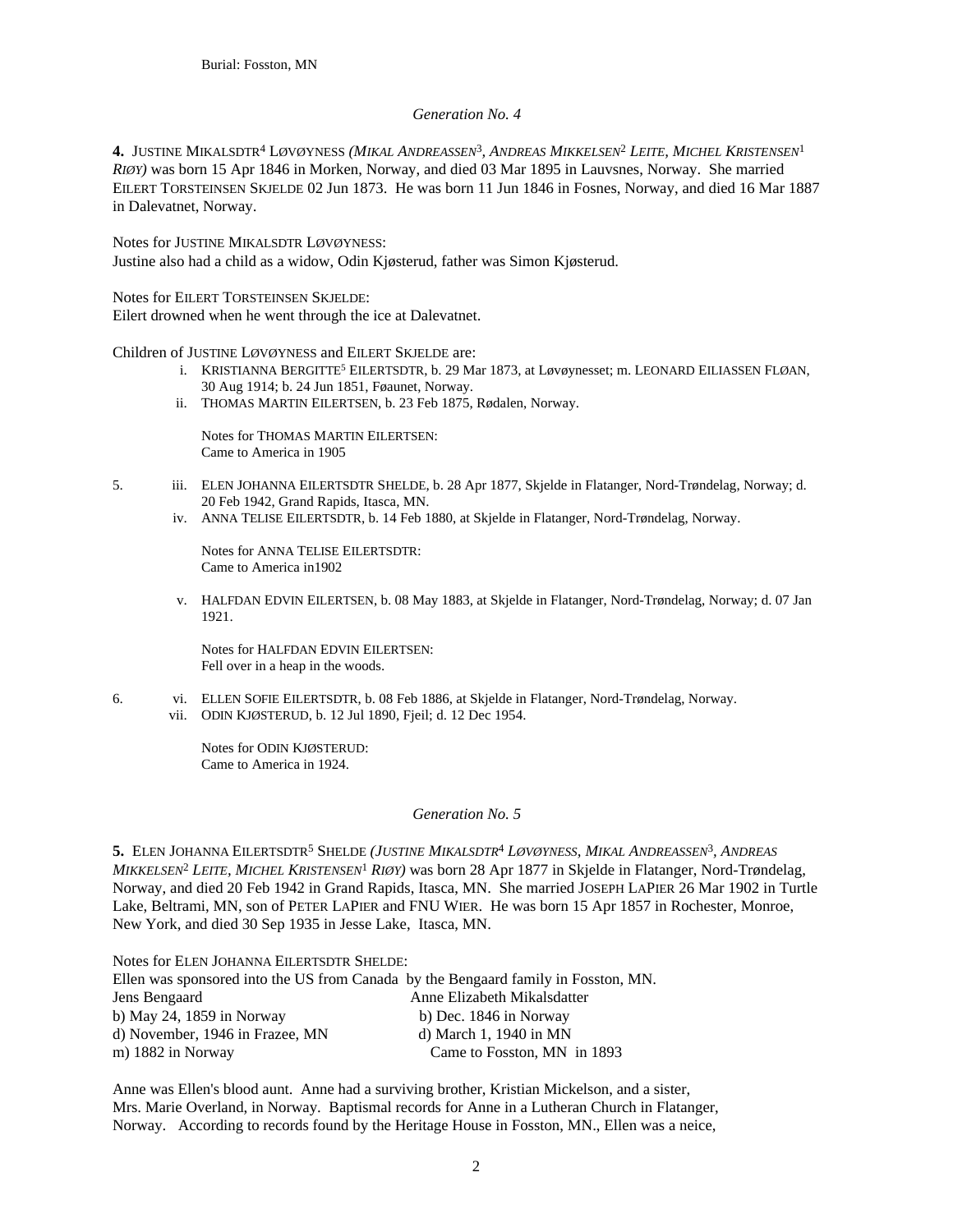and was brought up by the Bengaards. According to the obituary in the Deer River News, Deer River, MN, Elen came to America in 1899.

According to a Norwegian researcher, Anne Hildrum, Ellen was born Elen.

More About ELEN JOHANNA EILERTSDTR SHELDE: Burial: Greenwood Cemetery, Jesse Lake, Itasca, MN Cause of Death: 3rd degree burns of legs, back, and abdomen

Notes for JOSEPH LAPIER:

The Death certificate states Joseph was born in 1857. Most of the birth records of his children indicates he was born in 1858. His headstone says 1857.

According to an obituary in the Deer River News, Deer River, MN, Joseph was born and lived in NY until the age of 12, when his parents moved to MI, and lived in Harrisville and Alpena. In the late1890's he came to MN, where he was first employed as a cook in the lumber camps near Solway, west of Bemidji. In 1904 Joseph and Elen moved to Deer River, and in 1907 homesteaded south of Spring Lake.

More About JOSEPH LAPIER: Burial: Greenwood Cemetery, Jesse Lake, Itasca, MN Cause of Death: pnumonia, heart exhaustion, old age

Marriage Notes for ELEN SHELDE and JOSEPH LAPIER: Marriage Certificate of Joseph LaPier and Elen indicate she was married as Ellen Bengaard.

Children of ELEN SHELDE and JOSEPH LAPIER are:

- 7. i. ARNOLD H. 6 LAPIER, b. 21 Mar 1903, Fosston, Polk, MN; d. 20 Apr 1967, Fosston, Polk, MN.
	- ii. ALLEN RUSSELL LAPIER, b. 17 Jun 1905, Deer River, Itasca, MN; d. 19 Jul 1992, Gladwin, Gladwin, MI; m. (1) ELSIE V. SWITZER; b. 29 May 1894, Cleveland, Ohio; d. 02 Mar 1977, Covina, California; m. (2) EVELYN SUBLETT, 01 Jun 1977, Gladwin, MI; b. 12 Jun 1912, Daviess Co. KY.

More About ALLEN RUSSELL LAPIER: Burial: Billings Twp. Cemetery, Beaverton, Gladwin, MI

Notes for ELSIE V. SWITZER: Elsie was born either a Hammel or Hamilton. She was adopted by the Switzer family.

More About ELSIE V. SWITZER: Burial: 05 Mar 1977, Forest Lawn, Covina, California

- 8. iii. GEORGE HAROLD LAPIER, b. 07 Dec 1906, Deer River, Itasca, MN; d. 13 Dec 1981, Bigfork, Itasca, MN.
- 9. iv. LESTER LAPIER, b. 12 Jan 1909, Spring Lake, Itasca, MN; d. 09 Jan 1984, Bigfork, Itasca, MN.
- 10. v. ROY ALEXANDER LAPIER, b. 08 Dec 1911, Jessie Lake, Itasca, MN; d. 29 May 1984, Buffalo, Wright, MN.
- 11. vi. FLORENCE KATHERINE LAPIER, b. 02 Aug 1914, Spring Lake, Itasca, MN; d. 29 Nov 1988.

**6.** ELLEN SOFIE<sup>5</sup> EILERTSDTR *(JUSTINE MIKALSDTR*<sup>4</sup>  *LØVØYNESS, MIKAL ANDREASSEN*<sup>3</sup> *, ANDREAS MIKKELSEN*<sup>2</sup> *LEITE, MICHEL KRISTENSEN*<sup>1</sup>  *RIØY)* was born 08 Feb 1886 in at Skjelde in Flatanger, Nord-Trøndelag, Norway. She married LOVE PEDERSEN FLOAN 05 Jan 1908. He was born 19 Aug 1884 in Floan, Norway, and died 01 Jul 1911 in Dragay.

Notes for ELLEN SOFIE EILERTSDTR: Came to America in 1899.

Children of ELLEN EILERTSDTR and LOVE FLOAN are:

- i. LAURA<sup>6</sup> FLOAN, b. 18 Aug 1908, Einvika.
- ii. EINER VOLLAN FLOAN, b. 06 Jul 1910, Lauvsnes, Norway.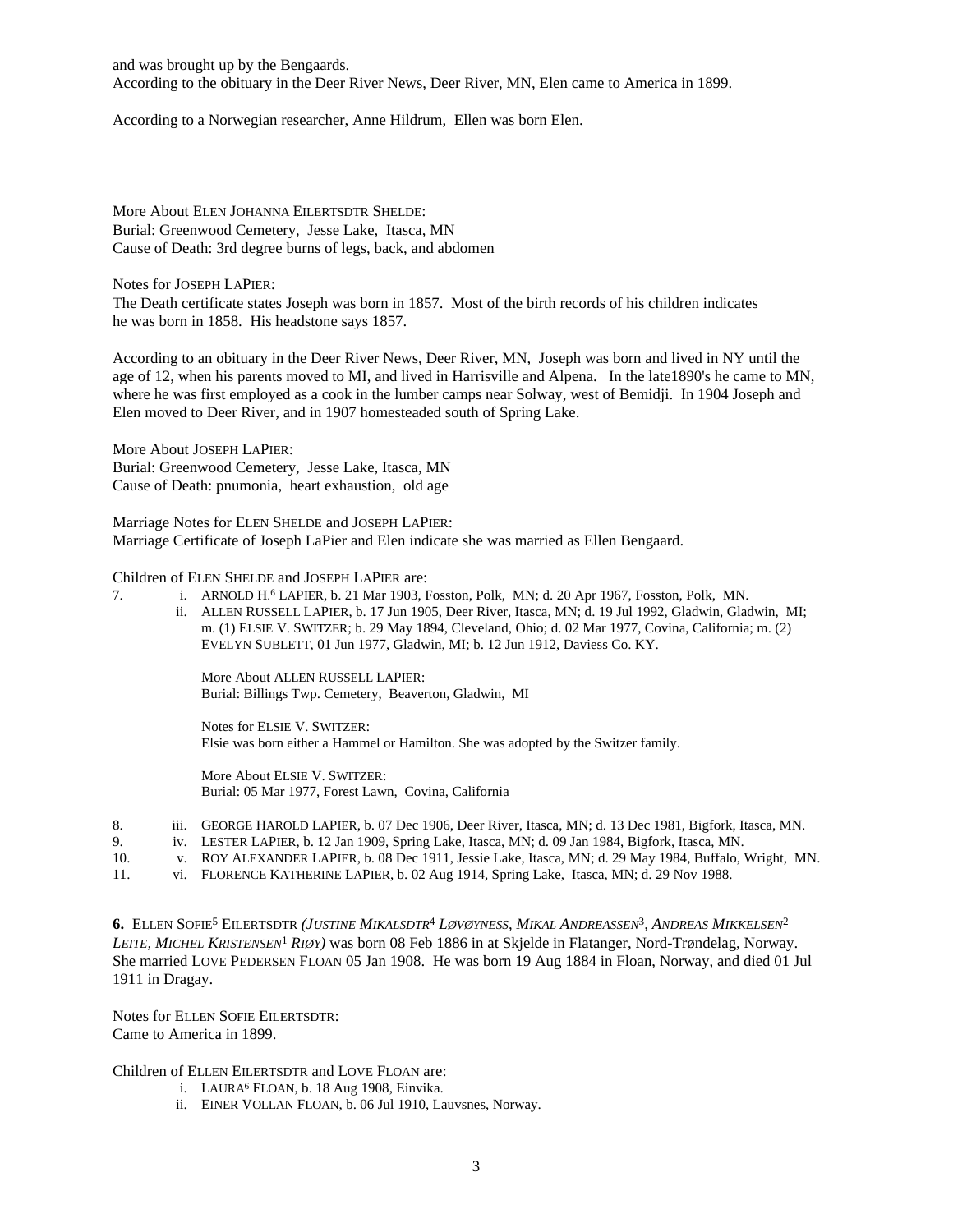#### *Generation No. 6*

**7.** ARNOLD H. 6 LAPIER *(ELEN JOHANNA EILERTSDTR*<sup>5</sup>  *SHELDE, JUSTINE MIKALSDTR*<sup>4</sup>  *LØVØYNESS, MIKAL ANDREASSEN*<sup>3</sup> *, ANDREAS MIKKELSEN*<sup>2</sup>  *LEITE, MICHEL KRISTENSEN*<sup>1</sup>  *RIØY)* was born 21 Mar 1903 in Fosston, Polk, MN, and died 20 Apr 1967 in Fosston, Polk, MN. He married GERDA JOHNSON 05 Aug 1925 in Gonvick, MN. She was born 27 Sep 1900 in Clearwater county, MN, and died 13 Feb 1981 in Fosston, Polk, MN.

More About ARNOLD H. LAPIER: Burial: Kingo Lutheran Cemetery, Fosston, Polk, MN Medical Information: heart trouble

More About GERDA JOHNSON: Burial: 17 Feb 1981, Kingo Lutheran Cemetery, Fosston, Polk, MN Cause of Death: heart attack

Children of ARNOLD LAPIER and GERDA JOHNSON are:

- 12. i. ARVID<sup>7</sup> LEPIER, b. 04 Apr 1926, Fosston, Polk, MN; d. 31 Oct 1993, Fosston, Polk, MN.
- 13. ii. EDNA LEPIER, b. 10 Oct 1927, Fosston, Polk, MN; d. 27 Dec 2004, Reno, Washoe, NV.
- 14. iii. HOWARD H. LEPIER, b. 30 Nov 1929, Fosston, Polk, MN.
	- iv. ROBERT WAYNE LEPIER, b. 1944, Fosston, Polk, MN; d. 1944, Fosston, Polk, MN.

Notes for ROBERT WAYNE LEPIER: Robert was stillborn per Howard LePier.

**8.** GEORGE HAROLD<sup>6</sup> LAPIER *(ELEN JOHANNA EILERTSDTR*<sup>5</sup>  *SHELDE, JUSTINE MIKALSDTR*<sup>4</sup>  *LØVØYNESS, MIKAL ANDREASSEN*<sup>3</sup> *, ANDREAS MIKKELSEN*<sup>2</sup>  *LEITE, MICHEL KRISTENSEN*<sup>1</sup>  *RIØY)* was born 07 Dec 1906 in Deer River, Itasca, MN, and died 13 Dec 1981 in Bigfork, Itasca, MN. He married (1) HARRIET ELNORA GRAVES 02 Jun 1937 in Grand Rapids, MN, daughter of HORACE GRAVES and LILLIAN STRAKA. She was born 15 Jan 1912 in Plymouth, Cerra Gordo, IA, and died 27 Nov 1963 in Spring Lake, Itasca, MN. He married (2) ALICE MARKUSON 09 Jan 1969 in Bigfork, MN, daughter of NILS MARKUSON. She was born 22 Jun 1906 in Alvarado, MN, and died 01 Dec 1995 in Bigfork, MN.

More About GEORGE HAROLD LAPIER: Burial: 16 Dec 1981, Greenwood Cemetery, Jesse Lake, Itasca, MN Cause of Death: COPD Medical Information: Emphyzema

More About HARRIET ELNORA GRAVES: Burial: 02 Dec 1963, Greenwood Cemetery, Jesse Lake, Itasca, MN Cause of Death: carcinoma of the lung

More About ALICE MARKUSON: Burial: Bigfork Cemetery, Bigfork, MN Cause of Death: G I Bleeding Medical Information: two heart valve replacements

Children of GEORGE LAPIER and HARRIET GRAVES are:

i. GERALDINE ANN<sup>7</sup> LAPIER, b. 19 May 1938, Deer River, Itasca, MN; d. 19 May 1938, Deer River, Itasca, MN.

More About GERALDINE ANN LAPIER: Burial: 1938, Jesse Lake, Itasca, MN

- 15. ii. KAREN GEORGEAN LAPIER, b. 04 Jul 1941, Grand Rapids, Itasca, MN.
- 16. iii. GERALDINE ELNORA LAPIER, b. 13 Jul 1942, Grand Rapids, Itasca, MN.

**9.** Lester<sup>6</sup> LaPier *(Elen Johanna Eilertsdtr<sup>5</sup> Shelde, Justine Mikalsdtr<sup>4</sup> Løvøyness, Mikal Andreassen<sup>3</sup>, ANDREAS MIKKELSEN*<sup>2</sup>  *LEITE, MICHEL KRISTENSEN*<sup>1</sup>  *RIØY)* was born 12 Jan 1909 in Spring Lake, Itasca, MN, and died 09 Jan 1984 in Bigfork, Itasca, MN.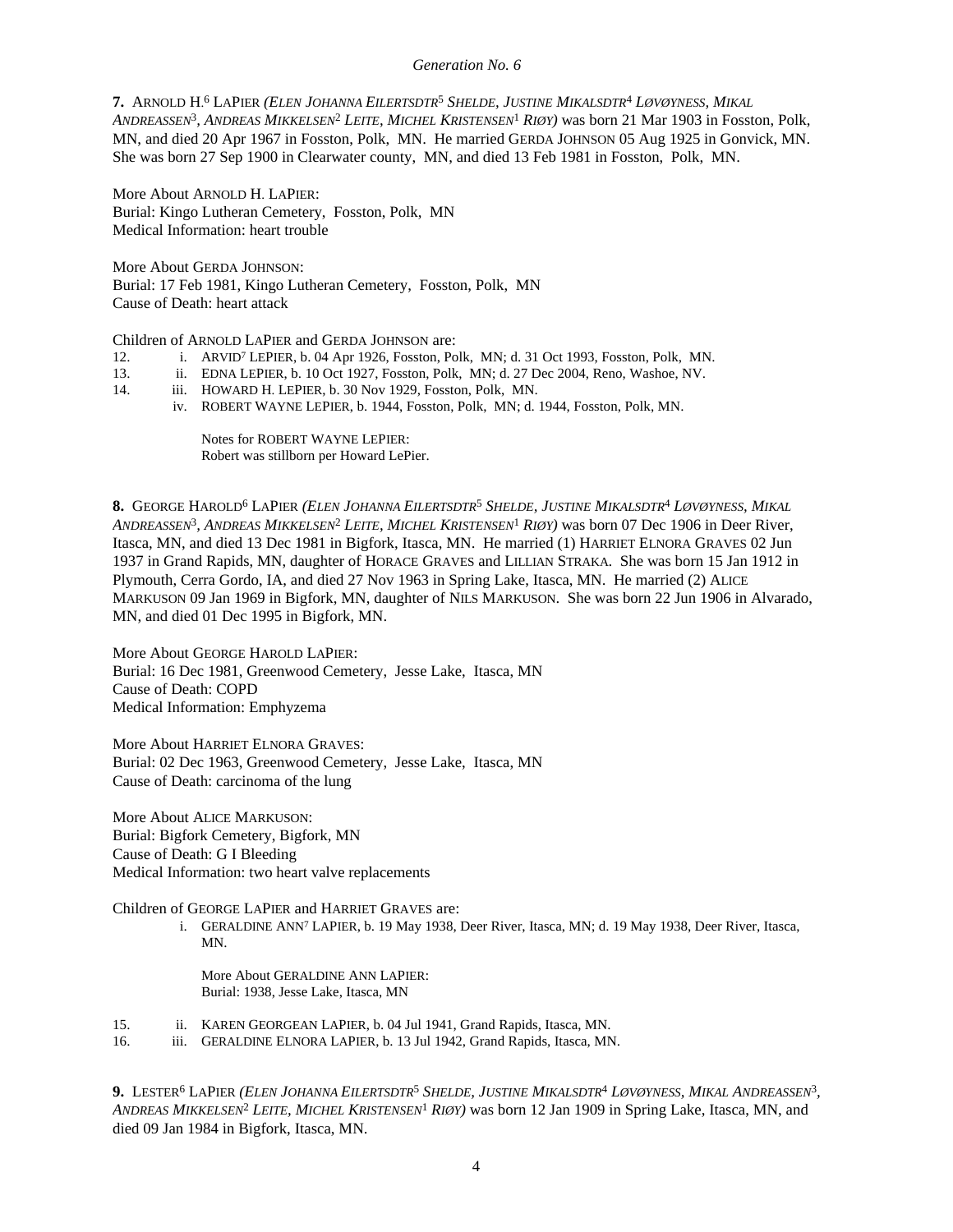Notes for LESTER LAPIER: Lester was first in the Navy CB's and then the Seals in WWll Seabee's Motto: "We Build, We Fight"

The Seabees have built entire bases, bulldozed and paved thousands of miles of roadway and airstrips and many more construction projects from the islands of WWII, Korea, Vietnam, to the mountains of Bosnia.

In December 1941 after the attack on Pearl Harbor, Rear Admiral Ben Morell, Chief of the Navy's Bureau of Yards and Docks established Naval Construction Battalions. During WWII men were recruited from the civilian construction trades and placed under the Civil Engineer Corps.

Sea-Air-Land (SEAL) Teams trace their history back to the first group of volunteers selected from the Naval Construction Battalions in the spring of 1943. Their mission was to clear obstacles from beaches chosen for amphibious landings, which began the first formal training of the Naval Combat Demolition Units (NCDUs). The NCDUs distinguished themselves at Utah and Omaha beaches in Normandy and in Southern France. In the Pacific, the NCDUs were consolidated into Underwater Demolition Teams (UDTs).

More About LESTER LAPIER: Burial: Greenwood Cemetery, Jesse Lake, Itasca, MN Cause of Death: cardiorespitory arrest Congestive heart failure

Children of LESTER LAPIER are:

17. i. ROBERT JOSEPH<sup>7</sup> LAPIER, b. 23 Sep 1933, Detroit, Wayne, MI; d. 18 Jun 1987, Gladwin, Gladwin, MI.

18. ii. JAMES HALL LAPIER, b. 27 Apr 1938, Detroit, Wayne, MI.

**10.** ROY ALEXANDER<sup>6</sup> LAPIER *(ELEN JOHANNA EILERTSDTR*<sup>5</sup>  *SHELDE, JUSTINE MIKALSDTR*<sup>4</sup>  *LØVØYNESS, MIKAL ANDREASSEN*<sup>3</sup> *, ANDREAS MIKKELSEN*<sup>2</sup>  *LEITE, MICHEL KRISTENSEN*<sup>1</sup>  *RIØY)* was born 08 Dec 1911 in Jessie Lake, Itasca, MN, and died 29 May 1984 in Buffalo, Wright, MN. He married GERTRUDE LENA LUBINSKI 28 Feb 1938 in Plainview, Wabasha, MN. She was born 07 Dec 1909 in Plainview, Wabasha, MN.

More About ROY ALEXANDER LAPIER: Burial: St. Francis Cemetery, Buffalo, Wright, MN Medical Information: Emphazema

Children of ROY LAPIER and GERTRUDE LUBINSKI are:

- 19. i. SHARON KAY<sup>7</sup> LAPIER, b. 28 Oct 1940, Plainview, Wabasha, MN.
	- ii. CAROL ANN LAPIER, b. 25 Sep 1945, Plainview, Wabasha, MN; d. 02 Oct 1958, Duluth, St. Louis, MN.

More About CAROL ANN LAPIER: Burial: Buffalo, Wright, MN

**11.** FLORENCE KATHERINE<sup>6</sup> LAPIER *(ELEN JOHANNA EILERTSDTR*<sup>5</sup>  *SHELDE, JUSTINE MIKALSDTR*<sup>4</sup>  *LØVØYNESS, MIKAL ANDREASSEN*<sup>3</sup> *, ANDREAS MIKKELSEN*<sup>2</sup>  *LEITE, MICHEL KRISTENSEN*<sup>1</sup>  *RIØY)* was born 02 Aug 1914 in Spring Lake, Itasca, MN, and died 29 Nov 1988. She married DARREL SMITH 12 Nov 1933 in Deer River, Isasca, MN. He was born 03 May 1901 in Dunlap, Harrison, IA, and died 23 Jun 1981 in Crivitz, Marinette, WI.

More About FLORENCE KATHERINE LAPIER: Burial: 03 Dec 1988, Forest Home Cemetery, Crivitz, Marinette, WI

More About DARREL SMITH: Burial: 27 Jun 1981, Forest Home Cemetery, Crivitz, Marinette, WI

Child of FLORENCE LAPIER and DARREL SMITH is: 20. i. LOISRAE ELLEN<sup>7</sup> SMITH, b. 06 May 1938, Deer River, Itasca, MN.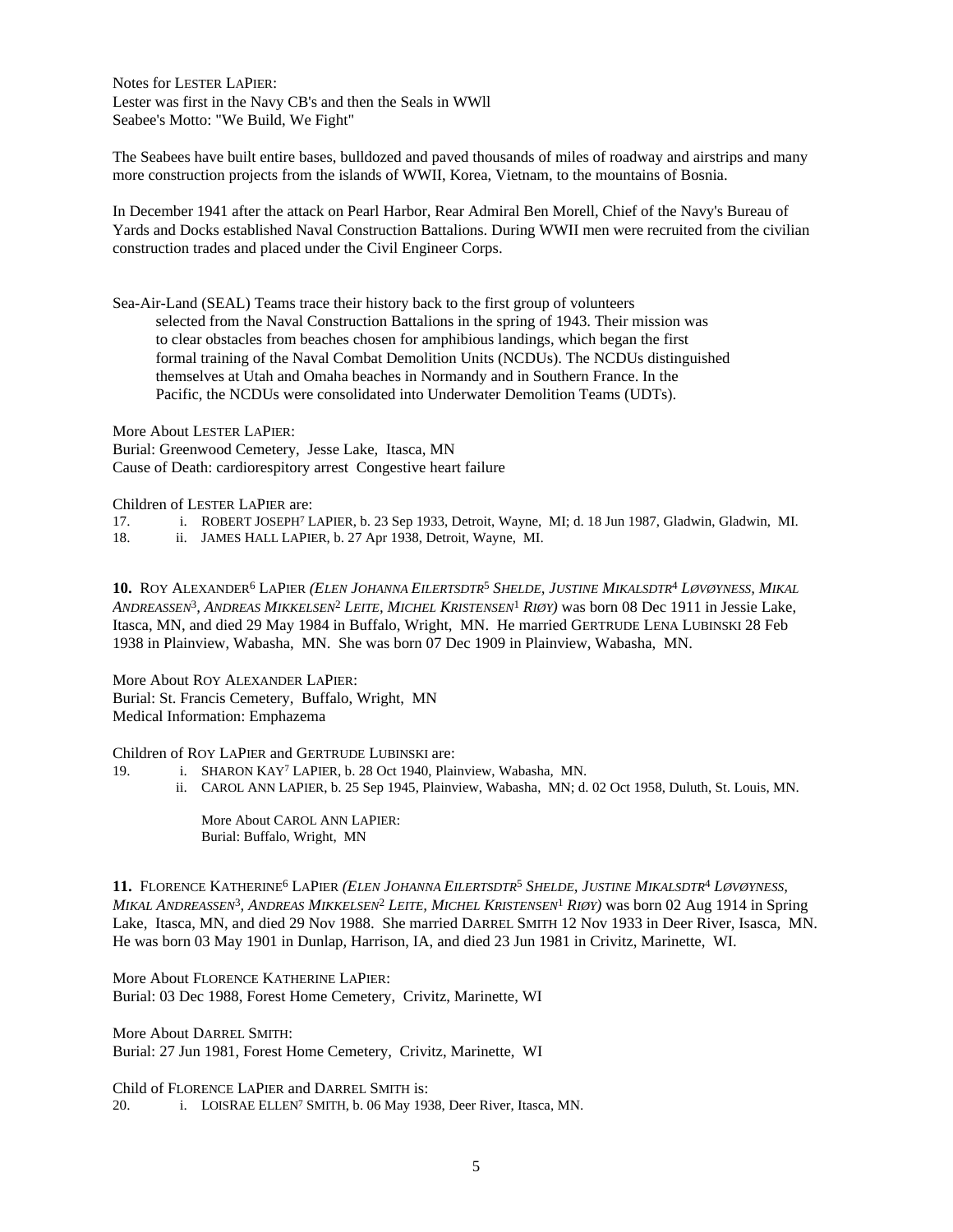## *Generation No. 7*

12. ARVID<sup>7</sup> LEPIER (ARNOLD H.<sup>6</sup> LAPIER, ELEN JOHANNA EILERTSDTR<sup>5</sup> SHELDE, JUSTINE MIKALSDTR<sup>4</sup> LØVØYNESS, *MIKAL ANDREASSEN*<sup>3</sup> *, ANDREAS MIKKELSEN*<sup>2</sup>  *LEITE, MICHEL KRISTENSEN*<sup>1</sup>  *RIØY)* was born 04 Apr 1926 in Fosston, Polk, MN, and died 31 Oct 1993 in Fosston, Polk, MN. He married DOROTHYMAE E. BAKKEN 09 Jul 1949 in Fosston, Polk, MN. She was born 25 May 1928 in Fosston, Polk, MN.

Notes for ARVID LEPIER: Served with the US Navy during WW II, stationed at Pearl Harbor.

More About ARVID LEPIER: Burial: 03 Nov 1993, Kingo Lutheran Cemetery, Fosston, Polk, MN Cause of Death: cancer Medical Information: heart trouble

Children of ARVID LEPIER and DOROTHYMAE BAKKEN are:

- 21. i. LORA LEE<sup>8</sup> LEPIER, b. 14 Jul 1951, Fosston, Polk, MN.
- 22. ii. LARRY ARNOLD LEPIER, b. 27 Oct 1954, Fosston, Polk, MN.
- iii. DAVID ALLEN LEPIER, b. Oct 1956, Fosston, Polk, MN; d. Oct 1956, Fosston, Polk, MN.
- 23. iv. NANCY LYNN LEPIER, b. 15 Feb 1962, Fosston, Polk, MN.

13. EDNA<sup>7</sup> LEPIER (ARNOLD H.<sup>6</sup> LAPIER, ELEN JOHANNA EILERTSDTR<sup>5</sup> SHELDE, JUSTINE MIKALSDTR<sup>4</sup> LØVØYNESS, *MIKAL ANDREASSEN*<sup>3</sup> *, ANDREAS MIKKELSEN*<sup>2</sup>  *LEITE, MICHEL KRISTENSEN*<sup>1</sup>  *RIØY)* was born 10 Oct 1927 in Fosston, Polk, MN, and died 27 Dec 2004 in Reno, Washoe, NV. She married DOUGLAS BURAU 14 Feb 1947 in Fosston, Polk, MN. He was born 30 Oct 1927 in Grand Forks, Grand Forks, ND.

Children of EDNA LEPIER and DOUGLAS BURAU are:

- 24. i. STEPHEN DOUGAS<sup>8</sup> BURAU, b. 25 Jan 1950, Grand Forks, Grand Forkss, ND.
- 25. ii. SCOTT LEPIER BURAU, b. 27 Dec 1953, Grand Forks, Grand Forks, ND.
- 26. iii. JODY LEE BURAU, b. 13 Aug 1968, Reno, Washoe, NV.

**14. HOWARD H.<sup>7</sup> LEPIER (ARNOLD H.<sup>6</sup> LAPIER, ELEN JOHANNA EILERTSDTR<sup>5</sup> SHELDE, JUSTINE MIKALSDTR<sup>4</sup>** Løvøyness, Mikal Andreassen<sup>3</sup>, Andreas Mikkelsen<sup>2</sup> Leite, Michel Kristensen<sup>1</sup> Riøy) was born 30 Nov 1929 in Fosston, Polk, MN. He married ELIZABETH L. REIERSON 03 Oct 1953 in Fosston, Polk, MN. She was born 06 Apr 1934 in Fosston, Polk, MN.

Children of HOWARD LEPIER and ELIZABETH REIERSON are:

- 27. i. RENEE<sup>8</sup> LEPIER, b. 14 Aug 1955, Fosston, Polk, MN.
- 28. ii. TAMI LEPIER, b. 28 Jan 1959, Fosston, Polk, MN.
	- iii. JOSEPH LEPIER, b. 29 Apr 1964, Fosston, Polk, MN; m. JULIE LYNN FINDEN, 10 Feb 1990, San Clemente, CA; b. 25 Sep 1961, Long Beach, Los Angeles, CA.

**15.** KAREN GEORGEAN<sup>7</sup> LAPIER *(GEORGE HAROLD*<sup>6</sup> *, ELEN JOHANNA EILERTSDTR*<sup>5</sup>  *SHELDE, JUSTINE MIKALSDTR*<sup>4</sup> Løvøyness, Mikal Andreassen<sup>3</sup>, Andreas Mikkelsen<sup>2</sup> Leite, Michel Kristensen<sup>1</sup> Riøy) was born 04 Jul 1941 in Grand Rapids, Itasca, MN. She married RICHARD DEAN UPHOFF 23 Nov 1962 in Mpls., Hennepin, MN, son of RALPH UPHOFF and ISABEL DEGROOT. He was born 30 Oct 1937 in Appleton, Swift, MN, and died 24 Aug 1983 in Mpls., Hennepin, MN.

More About RICHARD DEAN UPHOFF:

Burial: 27 Aug 1983, Pleasant View Memorial Gardens, Burnsville, Dakota, MN Cause of Death: Kidney Cancer

Children of KAREN LAPIER and RICHARD UPHOFF are:

- i. JEFFREY ALAN<sup>8</sup> UPHOFF, b. 08 Jun 1963, Bigfork, Itasca, MN.
- 29. ii. MICHELLE ANN UPHOFF, b. 21 Apr 1964, Minneapolis, Hennepin, MN.
- 30. iii. MICHAEL DEAN UPHOFF, b. 21 Apr 1964, Minneapolis, Hennepin, MN.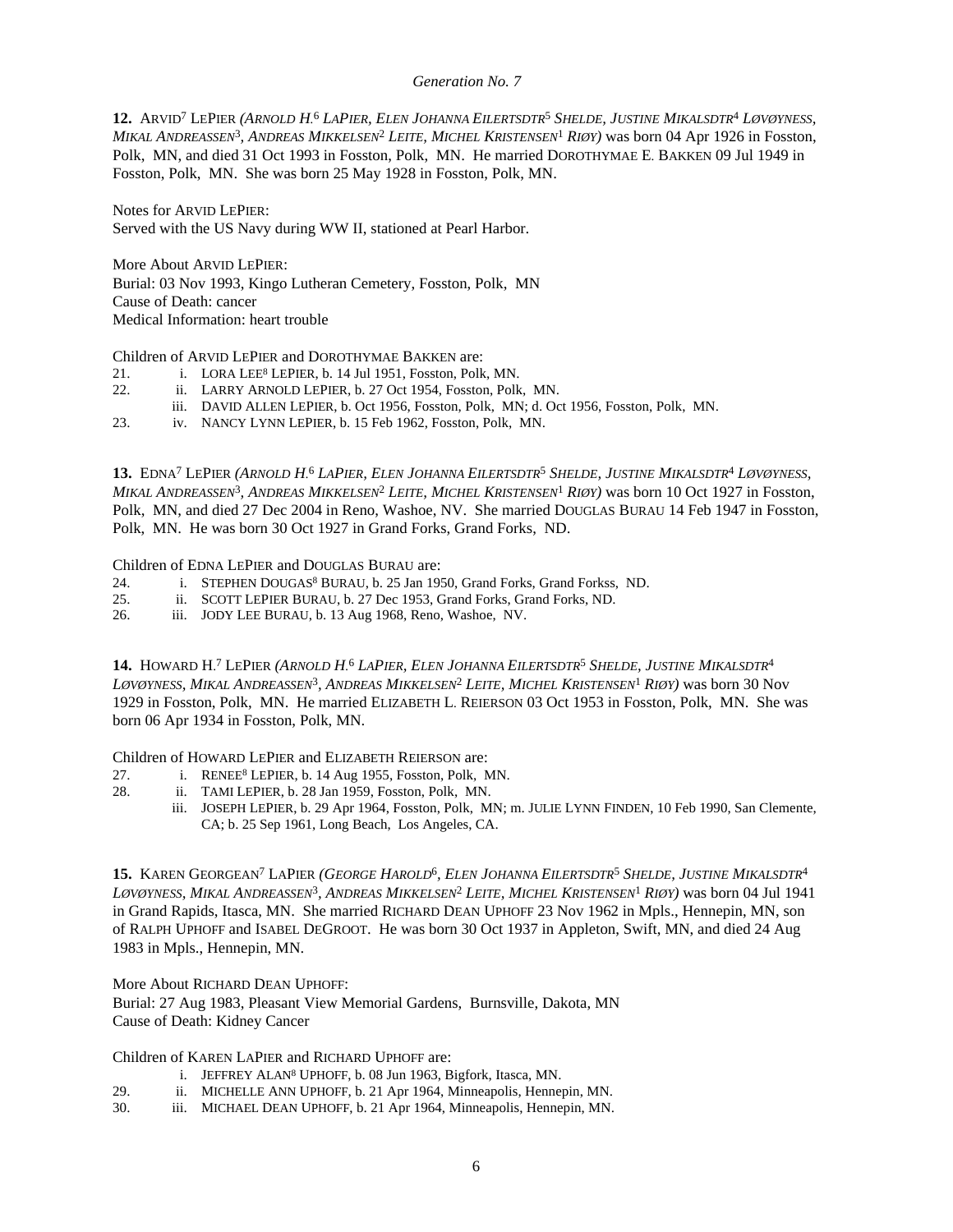**16.** GERALDINE ELNORA<sup>7</sup> LAPIER *(GEORGE HAROLD*<sup>6</sup> *, ELEN JOHANNA EILERTSDTR*<sup>5</sup>  *SHELDE, JUSTINE MIKALSDTR*<sup>4</sup> Løvøyness, Mikal Andreassen<sup>3</sup>, Andreas Mikkelsen<sup>2</sup> Leite, Michel Kristensen<sup>1</sup> Riøy) was born 13 Jul 1942 in Grand Rapids, Itasca, MN. She married GEORGE C LICKE 29 Jun 1963 in Jesse Lake, Itasca, MN. He was born 23 Apr 1940.

Children of GERALDINE LAPIER and GEORGE LICKE are:

- i. MARK<sup>8</sup> LICKE, b. 15 Aug 1964, Madison, Dane, WI; m. MICHELLE NEAGLE, 27 Apr 1991, Hackensack, MN; b. 21 Jan 1969, Minneapolis, Hennepin, MN.
- ii. SUZANNE MARIE LICKE, b. 15 Sep 1966, Madison, Dane, WI; m. BARRON JOHNSON, 16 Dec 1989, Moorehead, MN; b. 15 Jun 1965, Fargo, Cass, ND.
- iii. HEIDI LEE LICKE, b. 15 Sep 1966, Madison, Dane, WI; m. (1) GREGORY DEFOR, 21 Jul 1991, Bloomington, MN; b. 27 Sep 1966, Helena, MT; m. (2) MARK GANZER, 21 Nov 1998, Savage, Scott, MN; b. 12 Oct 1962, Minneapolis, Hennepin, MN.
- 31. iv. GEORGE THOMAS LICKE, b. 19 Jun 1969, Oxford, Wayne, MI.

17. ROBERT JOSEPH<sup>7</sup> LAPIER (LESTER<sup>6</sup>, ELEN JOHANNA EILERTSDTR<sup>5</sup> SHELDE, JUSTINE MIKALSDTR<sup>4</sup> LØVØYNESS, *MIKAL ANDREASSEN*<sup>3</sup> *, ANDREAS MIKKELSEN*<sup>2</sup>  *LEITE, MICHEL KRISTENSEN*<sup>1</sup>  *RIØY)* was born 23 Sep 1933 in Detroit, Wayne, MI, and died 18 Jun 1987 in Gladwin, Gladwin, MI. He married MARTHA MAE HAT Unknown in Unknown. She was born 03 Feb 1940 in Cincinnati, Hamilton, OH, and died Sep 1979 in TX.

More About ROBERT JOSEPH LAPIER: Burial: Detroit, Wayne, MI Medical Information: Emphazema and cancer

More About MARTHA MAE HAT: Burial: Cincinnati, Hamilton, OH

Child of ROBERT LAPIER and MARTHA HAT is: 32. i. JAMES LEONARD<sup>8</sup> LAPIER, b. 30 Nov 1961, Cincinnati, Hamilton, OH.

**18.** JAMES HALL<sup>7</sup> LAPIER (LESTER<sup>6</sup>, ELEN JOHANNA EILERTSDTR<sup>5</sup> SHELDE, JUSTINE MIKALSDTR<sup>4</sup> LØVØYNESS, *MIKAL ANDREASSEN*<sup>3</sup> *, ANDREAS MIKKELSEN*<sup>2</sup>  *LEITE, MICHEL KRISTENSEN*<sup>1</sup>  *RIØY)* was born 27 Apr 1938 in Detroit, Wayne, MI. He married (1) MILDRED EARHART 31 Aug 1957 in Detroit MI. She was born 06 May 1935. He married (2) NANCY E. LEES 10 Jul 1987 in Lapeer County, MI. She was born 28 Sep 1941 in East McKeesport, Allegheny, PA.

Child of JAMES LAPIER and MILDRED EARHART is:

i. KIM<sup>8</sup> LAPIER, b. 09 Apr 1958, Detroit, MI.

**19.** SHARON KAY<sup>7</sup> LAPIER *(ROY ALEXANDER*<sup>6</sup> *, ELEN JOHANNA EILERTSDTR*<sup>5</sup>  *SHELDE, JUSTINE MIKALSDTR*<sup>4</sup> Løvøyness, Mikal Andreassen<sup>3</sup>, Andreas Mikkelsen<sup>2</sup> Leite, Michel Kristensen<sup>1</sup> Riøy) was born 28 Oct 1940 in Plainview, Wabasha, MN. She married ROBERT CRUIKSHANK 28 May 1960 in Buffalo, Wright, MN. He was born 30 Sep 1936 in Maple Lake, Wright, MN.

Children of SHARON LAPIER and ROBERT CRUIKSHANK are:

- 33. i. RONALD JAMES<sup>8</sup> CRUIKSHANK, b. 04 Dec 1960, Buffalo, Wright, MN.
	- ii. CONNIE KAY CRUIKSHANK, b. 14 Jun 1963, Buffalo, Wright, MN; m. EDWARD JOHN LADWIG, 13 Sep 1986, Crystal, Hennipen, MN; b. 09 Apr 1956, Mpls., Hennepin, MN.

More About CONNIE KAY CRUIKSHANK: Medical Information: diabetic

34. iii. KELLY ANN CRUIKSHANK, b. 28 Jun 1964, Buffalo, Wright, MN.

**20.** LOISRAE ELLEN<sup>7</sup> SMITH (*FLORENCE KATHERINE<sup>6</sup> LAPIER, ELEN JOHANNA EILERTSDTR<sup>5</sup> SHELDE, JUSTINE* Mikalsdtr<sup>4</sup> Løvøyness, Mikal Andreassen<sup>3</sup>, Andreas Mikkelsen<sup>2</sup> Leite, Michel Kristensen<sup>1</sup> Riøy) was born 06 May 1938 in Deer River, Itasca, MN. She married JOSEPH BANASZAK 17 Aug 1963 in Crivitz, Marinette, Wi.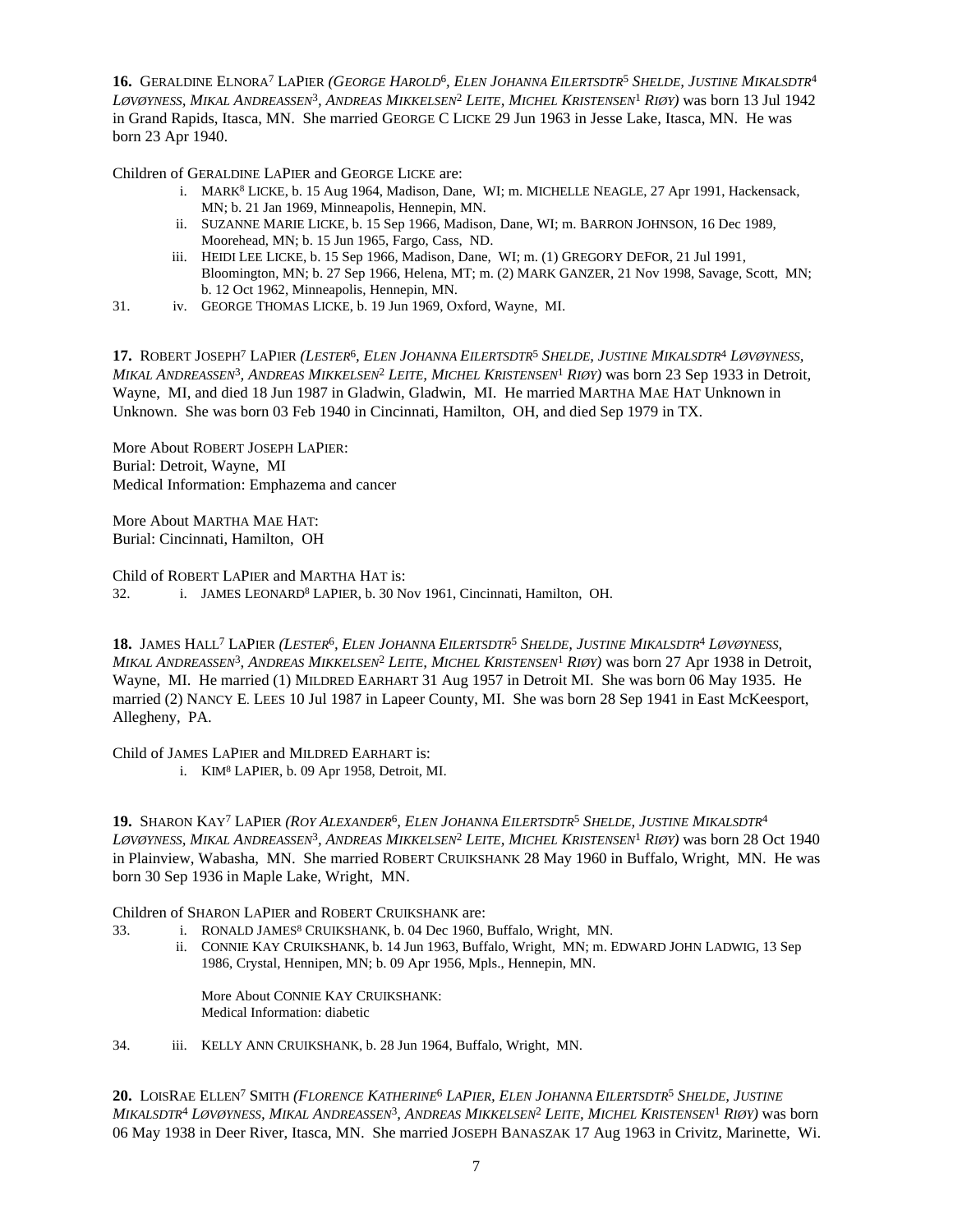He was born 26 Mar 1939 in Beaver, Boone, WI.

Children of LOISRAE SMITH and JOSEPH BANASZAK are:

- i. JEFFREY MICHAEL<sup>8</sup> BANASZAK, b. 17 Feb 1966, Menominee, Menominee, MI; m. LYNELLE CAINE, 01 Aug 1998, Green Bay, WI; b. 12 Apr 1971, Marinette, Marinette, WI.
- 35. ii. TIMOTHY JOE BANASZAK, b. 22 Jul 1967, Menominee, Menominee, MI.

## *Generation No. 8*

21. LORA LEE<sup>8</sup> LEPIER (ARVID<sup>7</sup>, ARNOLD H.<sup>6</sup> LAPIER, ELEN JOHANNA EILERTSDTR<sup>5</sup> SHELDE, JUSTINE MIKALSDTR<sup>4</sup> Løvøyness, Mikal Andreassen<sup>3</sup>, Andreas Mikkelsen<sup>2</sup> Leite, Michel Kristensen<sup>1</sup> Riøy) was born 14 Jul 1951 in Fosston, Polk, MN. She married D. ROBERT SAETER 11 Jul 1970 in Fosston, Polk, MN. He was born 15 Aug 1945 in Seattle, King, WA.

Children of LORA LEPIER and D. SAETER are:

- i. HEIDE ANNE<sup>9</sup> SAETER, b. 24 Nov 1971, Fosston, Polk, MN.
- 36. ii. KELLY KRISTINE SAETER, b. 02 Dec 1976, Fosston, Polk, MN.
	- iii. TIMOTHY JOHN SAETER, b. 25 Sep 1978, Fosston, Polk, MN.
	- iv. AMY JO SAETER, b. 06 May 1981, Bemidji, Beltrami, MN.

22. LARRY ARNOLD<sup>8</sup> LEPIER (ARVID<sup>7</sup>, ARNOLD H.<sup>6</sup> LAPIER, ELEN JOHANNA EILERTSDTR<sup>5</sup> SHELDE, JUSTINE Mikalsdtr<sup>4</sup> Løvøyness, Mikal Andreassen<sup>3</sup>, Andreas Mikkelsen<sup>2</sup> Leite, Michel Kristensen<sup>1</sup> Riøy) was born 27 Oct 1954 in Fosston, Polk, MN. He married LORI ROSSMILLER 10 Jul 1976 in Fosston, Polk, MN. She was born 04 Nov 1957.

Children of LARRY LEPIER and LORI ROSSMILLER are:

- i. KRISTI<sup>9</sup> LEPIER, b. Sep 1977, Crookston, Polk, MN; d. Sep 1977, Crookston, Polk, MN.
- 37. ii. BRANDON ARVID LEPIER, b. 21 Oct 1978, Fosston, Polk, MN.
	- iii. BRYAN DANIEL LEPIER, b. 03 Mar 1985, Fosston, Polk, MN.
	- iv. BRITTANY LYNN LEPIER, b. 12 May 1986, Fosston, Polk, MN.

23. NANCY LYNN<sup>8</sup> LEPIER (ARVID<sup>7</sup>, ARNOLD H.<sup>6</sup> LAPIER, ELEN JOHANNA EILERTSDTR<sup>5</sup> SHELDE, JUSTINE Mikalsdtr<sup>4</sup> Løvøyness, Mikal Andreassen<sup>3</sup>, Andreas Mikkelsen<sup>2</sup> Leite, Michel Kristensen<sup>1</sup> Riøy) was born 15 Feb 1962 in Fosston, Polk, MN. She married MARK ALLEN WINKLER 17 Oct 1981 in Fosston, Polk, MN. He was born 05 Dec 1961 in Fosston, Polk, MN.

Children of NANCY LEPIER and MARK WINKLER are:

- i. LIZA<sup>9</sup> WINKLER, b. 21 Apr 1982, Fargo, Cass, ND.
- ii. BETSY WINKLER, b. 06 Oct 1987, Fosston, Polk MN.

24. STEPHEN DOUGAS<sup>8</sup> BURAU (*EDNA<sup>7</sup> LEPIER, ARNOLD H.<sup>6</sup> LAPIER, ELEN JOHANNA EILERTSDTR<sup>5</sup> SHELDE,* Justine Mikalsdtr<sup>4</sup> Løvøyness, Mikal Andreassen<sup>3</sup>, Andreas Mikkelsen<sup>2</sup> Leite, Michel Kristensen<sup>1</sup> Riøy) was born 25 Jan 1950 in Grand Forks, Grand Forkss, ND. He married SHARON LEIGH WIENER 03 Apr 1993 in Dallas, Dallas, TX. She was born 03 Jan 1957 in Dallas, Dallas, TX.

Children of STEPHEN BURAU and SHARON WIENER are:

- i. MADELIENE LEIGH<sup>9</sup> BURAU, b. 18 Jul 1995, Dallas, Dallas, TX.
- ii. JENNIFER NICHOLE BURAU, b. 29 Aug 1997, Dallas, Dallas, TX.

**25.** Scott LePier<sup>8</sup> Burau *(Edna<sup>t</sup> LePier, Arnold H.<sup>6</sup> LaPier, Elen Johanna Eilertsdtr<sup>5</sup> Shelde, Justine* Mikalsdtr<sup>4</sup> Løvøyness, Mikal Andreassen<sup>3</sup>, Andreas Mikkelsen<sup>2</sup> Leite, Michel Kristensen<sup>1</sup> Riøy) was born 27 Dec 1953 in Grand Forks, Grand Forks, ND. He married COLETTE MARIE ABOWD 01 Aug 1982 in Carson City, Carson City, NV. She was born 26 Mar 1955 in Oakland, Alameda, CA.

Children of SCOTT BURAU and COLETTE ABOWD are:

- i. NICOLE MARIE<sup>9</sup> BURAU, b. 12 Oct 1979, San Jose, Santa Clara, CA; Adopted child.
- ii. JOSHUA LEPIER BURAU, b. 10 Jul 1984, Carson City, Carson City, NV.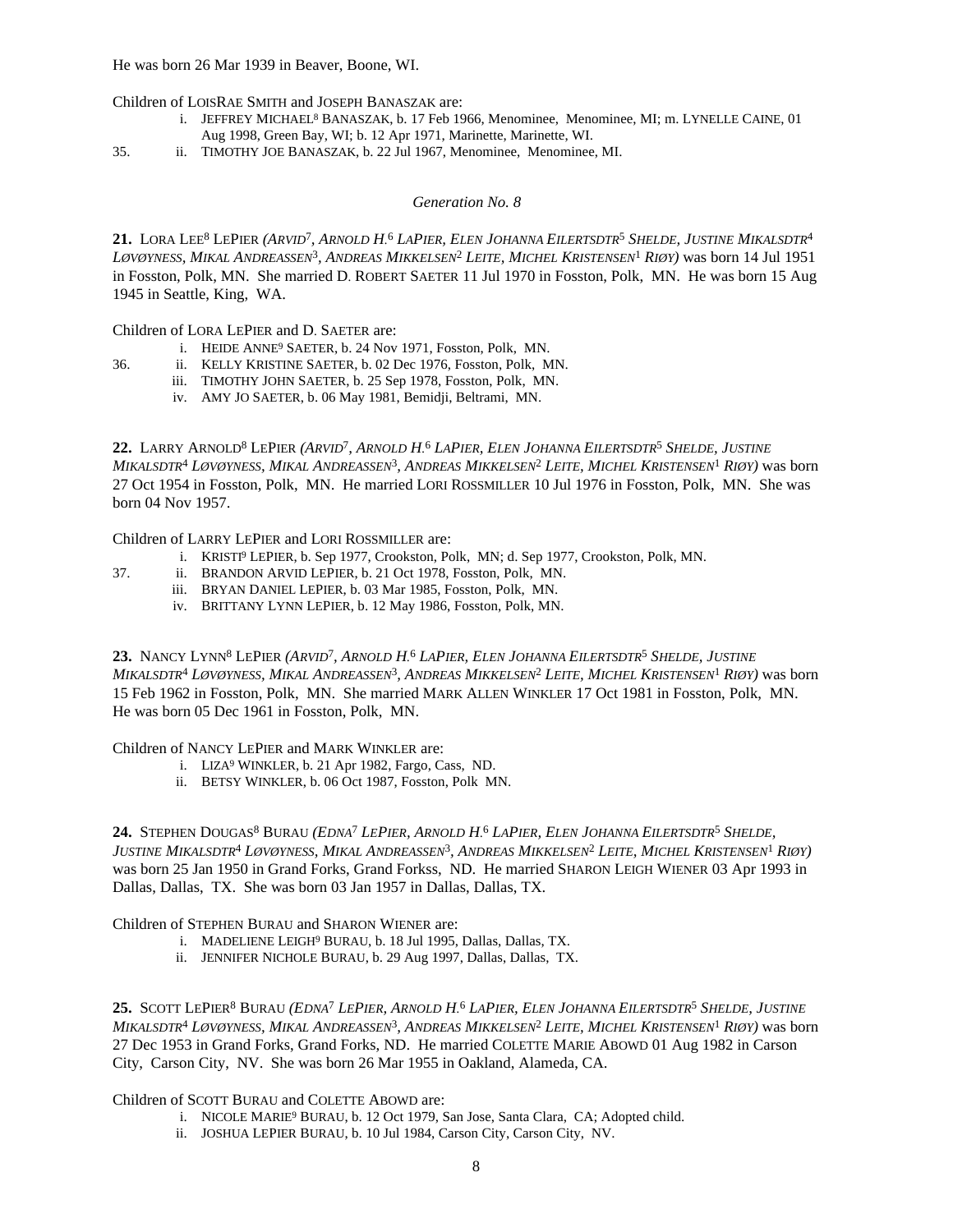**26.** Jody Lee<sup>8</sup> Burau *(Edna<sup>7</sup> LePier, Arnold H.<sup>6</sup> LaPier, Elen Johanna Eilertsdtr<sup>5</sup> Shelde, Justine* Mikalsdtr<sup>4</sup> Løvøyness, Mikal Andreassen<sup>3</sup>, Andreas Mikkelsen<sup>2</sup> Leite, Michel Kristensen<sup>1</sup> Riøy) was born 13 Aug 1968 in Reno, Washoe, NV. She married KIETH ELLIOTT COVERT 30 May 1992 in Reno, Washoe, NV. He was born 01 May 1969 in Fort Knox, Hardin, KY.

Children of JODY BURAU and KIETH COVERT are:

- i. JACOB DOUGLAS<sup>9</sup> COVERT, b. 07 Dec 1998, Reno, Washoe, NV.
- ii. EMMA ANNE COVERT, b. 07 Dec 1998, Reno, Washoe, NV.

**27.** Renee<sup>8</sup> LePier (*Howard H.<sup>7</sup>, Arnold H.<sup>6</sup> LaPier, Elen Johanna Eilertsdtr<sup>5</sup> Shelde, Justine* Mikalsdtr<sup>4</sup> Løvøyness, Mikal Andreassen<sup>3</sup>, Andreas Mikkelsen<sup>2</sup> Leite, Michel Kristensen<sup>1</sup> Riøy) was born 14 Aug 1955 in Fosston, Polk, MN. She married DANIEL LEROY ANDERSON 09 Aug 1975 in Fosston, Polk, MN. He was born 20 Mar 1953 in Fosston, Polk, MN.

Children of RENEE LEPIER and DANIEL ANDERSON are:

- i. ELIZABETH RENEE<sup>9</sup> ANDERSON, b. 27 Feb 1978, Crookston, Polk, MN.
- ii. REID DANIEL ANDERSON, b. 09 Jul 1982, Fosston, Polk, MN.

**28.** TAMI<sup>8</sup> LEPIER (HOWARD H.<sup>7</sup>, ARNOLD H.<sup>6</sup> LAPIER, ELEN JOHANNA EILERTSDTR<sup>5</sup> SHELDE, JUSTINE MIKALSDTR<sup>4</sup> Løvøyness, Mikal Andreassen<sup>3</sup>, Andreas Mikkelsen<sup>2</sup> Leite, Michel Kristensen<sup>1</sup> Riøy) was born 28 Jan 1959 in Fosston, Polk, MN. She married LARRY NORDEEN MILLER 24 Jun 1978 in Fosston, Polk, MN. He was born 06 Nov 1947 in Fosston, Polk, MN.

Children of TAMI LEPIER and LARRY MILLER are:

- i. RHONDA LYNN<sup>9</sup> MILLER, b. 08 Feb 1968, Fosston, Polk, MN; Stepchild.
- ii. DARIN LARRY MILLER, b. 03 Feb 1972, Fosston, Polk, MN; Stepchild.
- iii. LINDSAY ANN MILLER, b. 15 Sep 1983, Fosston, Polk, MN.
- iv. BRADY REIER MILLER, b. 12 Aug 1986, Fosston, Polk, MN.

29. MICHELLE ANN<sup>8</sup> UPHOFF (*Karen Georgean<sup>t</sup> LaPier, George Harold<sup>6</sup>, Elen Johanna Eilertsdtr<sup>5</sup>* Shelde, Justine Mikalsdtr<sup>4</sup> Løvøyness, Mikal Andreassen<sup>3</sup>, Andreas Mikkelsen<sup>2</sup> Leite, Michel *KRISTENSEN*<sup>1</sup>  *RIØY)* was born 21 Apr 1964 in Minneapolis, Hennepin, MN. She married MICHAEL ANTHONY MANIAS 10 Aug 1985 in Burnsville, Dakota, MN. He was born 05 Jul 1964 in Colorado Springs, El Paso, CO.

Children of MICHELLE UPHOFF and MICHAEL MANIAS are:

- i. ROBERT JOHN<sup>9</sup> MANIAS, b. 07 Mar 1986, Minneapolis, Hennepin, MN.
- ii. NICOLE MARIE MANIAS, b. 22 Jan 1990, Minneapolis, Hennepin, MN.

**30.** Michael Dean<sup>s</sup> Uphoff (*Karen Georgean<sup>t</sup> LaPier, George Harold<sup>6</sup>, Elen Johanna Eilertsdtr<sup>5</sup>* Shelde, Justine Mikalsdtr<sup>4</sup> Løvøyness, Mikal Andreassen<sup>3</sup>, Andreas Mikkelsen<sup>2</sup> Leite, Michel *KRISTENSEN*<sup>1</sup>  *RIØY)* was born 21 Apr 1964 in Minneapolis, Hennepin, MN. He met MICHELLE SORENSON. She was born 21 Mar 1967.

Children of MICHAEL UPHOFF and MICHELLE SORENSON are:

i. ANDREW DEAN<sup>9</sup> GARNER, b. 08 Nov 1985, Burnsville, Dakota, MN.

Notes for ANDREW DEAN GARNER: Andrew Sorenson took the name Garner, when his mom married Wayne Garner.

ii. JOSHUA MICHAEL GARNER, b. 07 Dec 1988, Burnsville, Dakota, MN.

Notes for JOSHUA MICHAEL GARNER: Joshua Sorenson took the name Garner, when his mom married Wayne Garner

31. GEORGE THOMAS<sup>8</sup> LICKE (*GERALDINE ELNORA<sup>7</sup> LAPIER, GEORGE HAROLD<sup>6</sup>, ELEN JOHANNA EILERTSDTR<sup>5</sup>*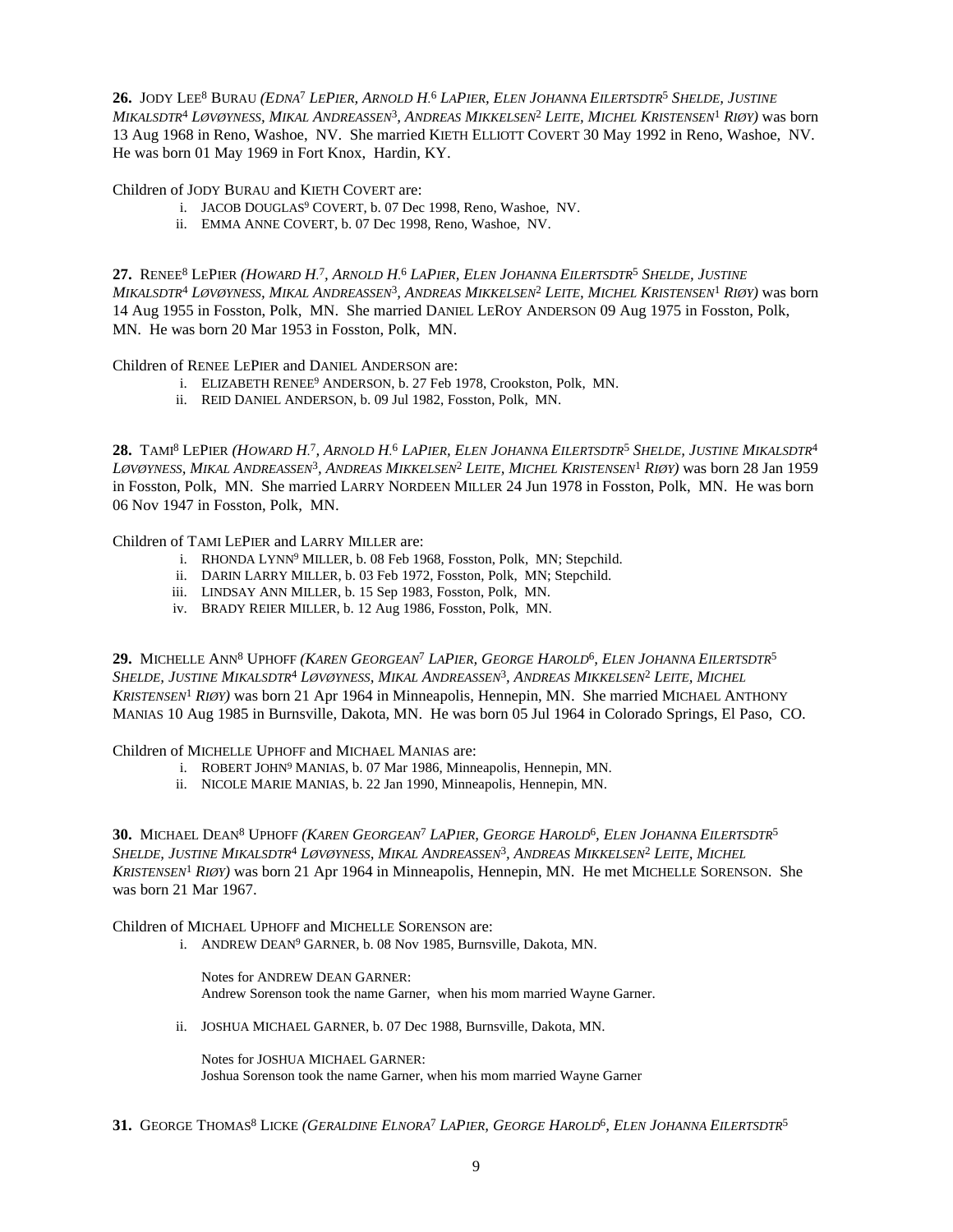Shelde, Justine Mikalsdtr<sup>4</sup> Løvøyness, Mikal Andreassen<sup>3</sup>, Andreas Mikkelsen<sup>2</sup> Leite, Michel *KRISTENSEN*<sup>1</sup>  *RIØY)* was born 19 Jun 1969 in Oxford, Wayne, MI. He married ROXANN MCGUEN 29 Apr 1995 in Woodland, Yolo, CA. She was born 12 Mar 1972 in CA.

Children of GEORGE LICKE and ROXANN MCGUEN are:

- i. BRANDON<sup>9</sup> LICKE, b. 30 Jun 1995, Woodland, Yolo, CA.
- ii. JORDAN LICKE, b. 12 Nov 1998, Woodland, Yolo, CA.

**32.** JAMES LEONARD<sup>8</sup> LAPIER *(ROBERT JOSEPH*<sup>7</sup> *, LESTER*<sup>6</sup> *, ELEN JOHANNA EILERTSDTR*<sup>5</sup>  *SHELDE, JUSTINE* Mikalsdtr<sup>4</sup> Løvøyness, Mikal Andreassen<sup>3</sup>, Andreas Mikkelsen<sup>2</sup> Leite, Michel Kristensen<sup>1</sup> Riøy) was born 30 Nov 1961 in Cincinnati, Hamilton, OH. He married ROBIN ANNETTE ANDERS 15 Jul 1989 in Lake Jackson, Brazoria, TX. She was born 20 Sep 1967 in Freeport, Brazoria, TX.

Children of JAMES LAPIER and ROBIN ANDERS are:

- i. SCOTT JAMES<sup>9</sup> LAPIER, b. 29 Dec 1992, Houston, Harris, TX.
- ii. BLAKE JARED LAPIER, b. 29 Dec 1992, Houston, Harris, TX.

33. RONALD JAMES<sup>8</sup> Cruikshank *(Sharon Kay<sup>t</sup> LaPier, Roy Alexander<sup>6</sup>, Elen Johanna Eilertsdtr<sup>5</sup>* Shelde, Justine Mikalsdtr<sup>4</sup> Løvøyness, Mikal Andreassen<sup>3</sup>, Andreas Mikkelsen<sup>2</sup> Leite, Michel *KRISTENSEN*<sup>1</sup>  *RIØY)* was born 04 Dec 1960 in Buffalo, Wright, MN. He married LAURI BALDWIN 28 Oct 1989 in Crystal, Hennipen, MN. She was born 27 Jan 1960.

Children of RONALD CRUIKSHANK and LAURI BALDWIN are:

- i. RACHEL JOLYN<sup>9</sup> CRUIKSHANK, b. 22 Mar 1989, Mpls., Hennepin, MN.
- ii. ROBERT JOSEPH JAMES CRUIKSHANK, b. 14 Feb 1993, Mpls., Hennepin, MN.

34. KELLY ANN<sup>8</sup> Cruikshank (*Sharon Kay<sup>7</sup> LaPier, Roy Alexander<sup>6</sup>, Elen Johanna Eilertsdtr<sup>5</sup> Shelde,* Justine Mikalsdtr<sup>4</sup> Løvøyness, Mikal Andreassen<sup>3</sup>, Andreas Mikkelsen<sup>2</sup> Leite, Michel Kristensen<sup>1</sup> Riøy) was born 28 Jun 1964 in Buffalo, Wright, MN. She met HARNANAN HEERALALL. He was born 22 Oct 1963 in Guiana, South America.

Children of KELLY CRUIKSHANK and HARNANAN HEERALALL are:

- i. LAUREN HUNTER<sup>9</sup> HEERALALL, b. 21 Sep 1998, Mpls., Hennepin, MN.
- ii. MAYA ANN HEERALALL, b. 13 Mar 2001.

**35.** TIMOTHY JOE<sup>8</sup> BANASZAK (*LOISRAE ELLEN<sup>7</sup> SMITH, FLORENCE KATHERINE<sup>6</sup> LAPIER, ELEN JOHANNA* Eilertsdtr<sup>5</sup> Shelde, Justine Mikalsdtr<sup>4</sup> Løvøyness, Mikal Andreassen<sup>3</sup>, Andreas Mikkelsen<sup>2</sup> Leite, *MICHEL KRISTENSEN*<sup>1</sup>  *RIØY)* was born 22 Jul 1967 in Menominee, Menominee, MI. He married SANDI JANE LAURENCE 27 Jul 1991. She was born 15 Jun 1965 in Milwaukee, Clare, WI.

Children of TIMOTHY BANASZAK and SANDI LAURENCE are:

- i. AUSTIN JOSEPH<sup>9</sup> BANASZAK, b. 24 Apr 1996, Green Bay, Brown, WI.
- ii. MITCHELL LAURENCE BANASZAK, b. 19 May 1999, Green Bay, Brown, WI.

### *Generation No. 9*

**36.** KELLY KRISTINE<sup>9</sup> SAETER (*LORA LEE<sup>8</sup> LEPIER, ARVID<sup>7</sup>, ARNOLD H.<sup>6</sup> LAPIER, ELEN JOHANNA EILERTSDTR<sup>5</sup>* Shelde, Justine Mikalsdtr<sup>4</sup> Løvøyness, Mikal Andreassen<sup>3</sup>, Andreas Mikkelsen<sup>2</sup> Leite, Michel *KRISTENSEN*<sup>1</sup>  *RIØY)* was born 02 Dec 1976 in Fosston, Polk, MN. She married KEVIN BLASER Oct 1999 in Fosston, Polk, MN.

Child of KELLY SAETER and KEVIN BLASER is: i. CLAYTON<sup>10</sup> BLASER, b. 19 Jul 1999, Fosston, Polk, MN.

37. Brandon Arvid<sup>9</sup> LePier (*Larry Arnold<sup>s</sup>, Arvid<sup>7</sup>, Arnold H.<sup>6</sup> LaPier, Elen Johanna Eilertsdtr<sup>5</sup>*